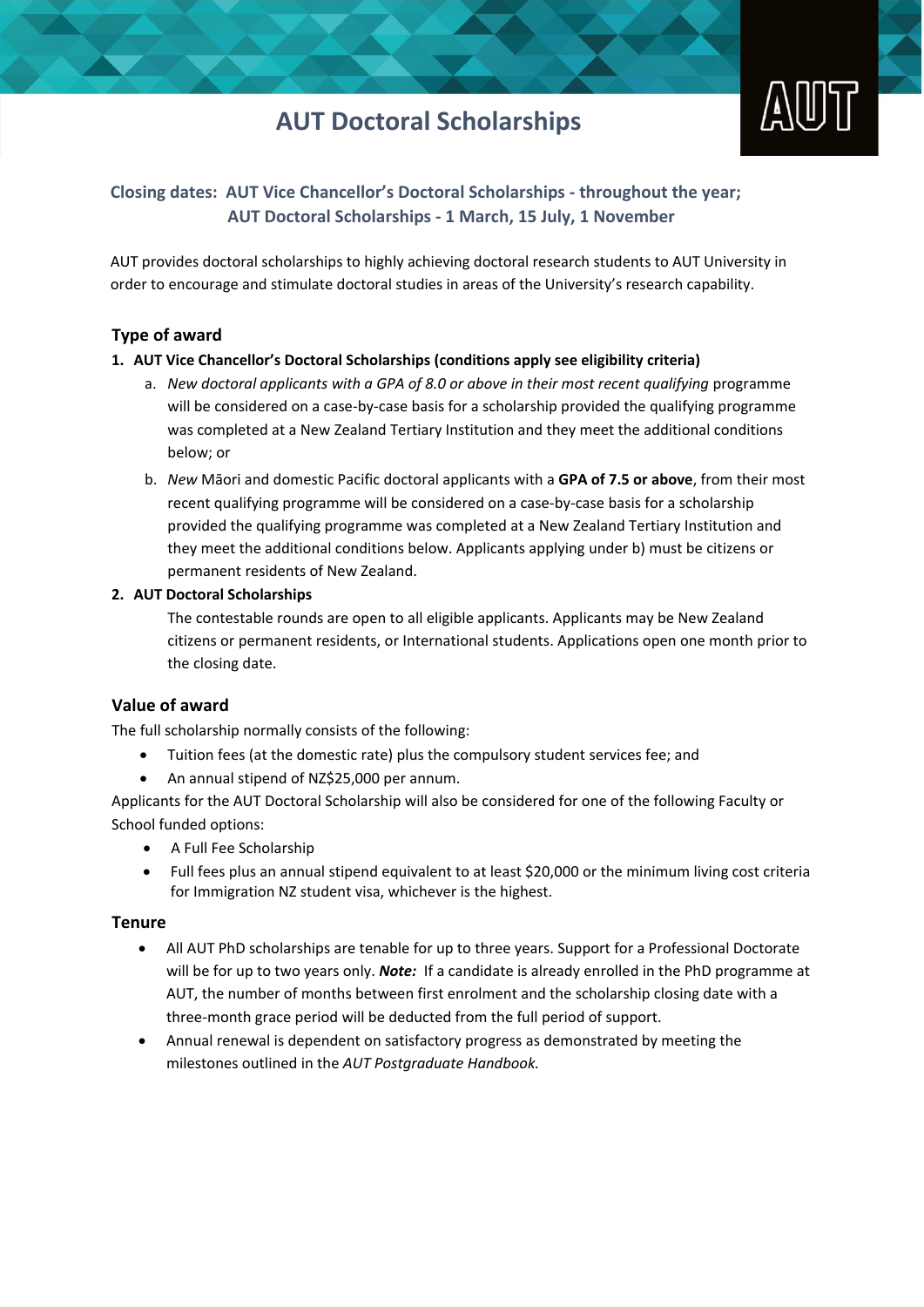## **Eligibility criteria**

- Applicants must meet English language proficiency requirements as stated in the Academic Calendar [\(http://www.aut.ac.nz/calendar\)](http://www.aut.ac.nz/calendar) at the time of application.
- Applicants must meet the normal admission criteria for the doctoral programme and have received an Offer of Place (OOP) for the doctoral programme at AUT.

[http://www.aut.ac.nz/study-at-aut/entry-requirements/postgraduate-and-graduate](http://www.aut.ac.nz/study-at-aut/entry-requirements/postgraduate-and-graduate-admission-requirements)[admissionrequirements](http://www.aut.ac.nz/study-at-aut/entry-requirements/postgraduate-and-graduate-admission-requirements)

- Recipients of this scholarship will have an excellent academic record, strong academic references and have demonstrated the potential for high quality research.
- Scholarships are awarded on academic merit and recipients of this scholarship will normally have the equivalent of first-class honours. Previous study should include research methodology paper(s) and an independent research project, including the writing of a report on that research.
- The applicant's proposed field of study must be one where the University can offer supervision. Applicants should contact potential supervisors prior to application to confirm the availability of supervision for their proposed research.
- Preference will be given to new applicants to the doctoral programme at AUT, including those currently in provisional candidature.
- Applicants who have applied and been shortlisted but unsuccessful in a past round may apply again in one subsequent round only.
- Applicants who have applied unsuccessfully (not shortlisted) in past rounds may reapply only if there is a change to the information submitted.

## **Applications will be accepted in two categories:**

- 1. **AUT Vice Chancellor's Doctoral Scholarships -** applicants may apply at any time during the year.
	- a. *New* doctoral applicants with a **GPA of 8.0 or above** in their most recent qualifying programme will be considered on a case-by-case basis for a scholarship provided the qualifying programme was completed at a New Zealand Tertiary Institution and they meet the additional conditions below; or
	- b. *New* Māori and domestic Pacific doctoral applicants with a **GPA of 7.5 or above**, from their most recent qualifying programme will be considered on a case-by-case basis for a scholarship provided the qualifying programme was completed at a New Zealand Tertiary Institution and they meet the additional conditions below. Māori and domestic Pacific applying under (b.) must be citizens or permanent residents of New Zealand.

**NB:** the GPA for AUT Doctoral scholarships will be calculated using the AUT method outlined in the document available from the webpa[ge](http://www.aut.ac.nz/study-at-aut/fees-scholarships-and-finance/scholarships/vice-chancellors-doctoral-scholarships) [AUT-Doctoral-Scholarship-Ranking-Website-version-2017.pdf](https://www.aut.ac.nz/__data/assets/pdf_file/0003/123546/AUT-Doctoral-Scholarship-Ranking-Website-version-2017.pdf)[.](http://www.aut.ac.nz/study-at-aut/fees-scholarships-and-finance/scholarships/vice-chancellors-doctoral-scholarships)

#### **The following additional conditions apply for Vice Chancellor's Doctoral Scholarships**

- Grades for the qualifying degree must be available at the time of application.
- Applicants must have an *unconditional* Offer of Place in the doctoral programme.
- A scholarship allocated under this category must be taken up within three months.
- Applicants who have previously applied unsuccessfully for an AUT Doctoral Scholarship are not eligible to apply.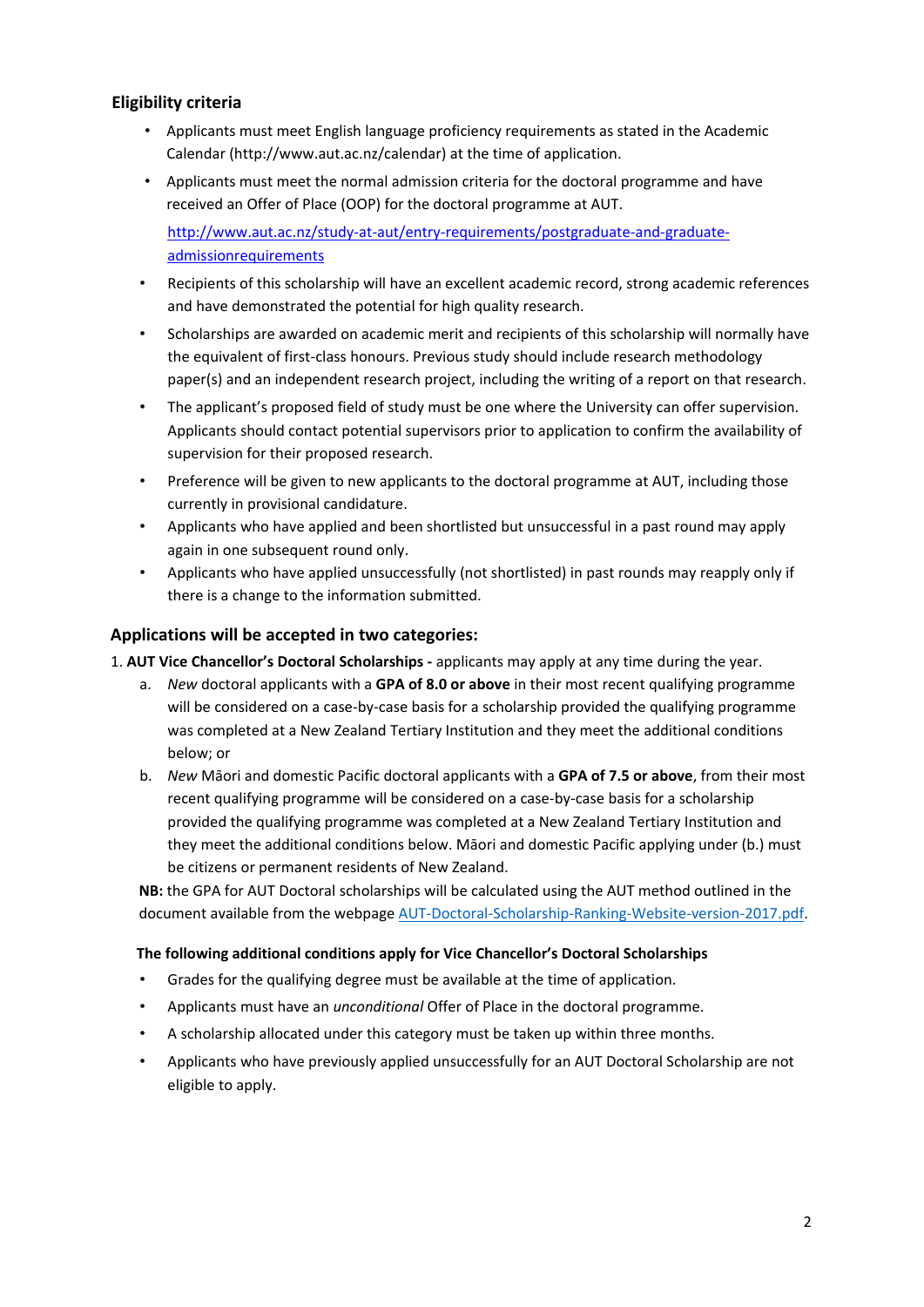#### **2. AUT Doctoral Scholarships –**Applications open one month prior to the closing dates

a. The three contestable rounds are open to all eligible applicants i.e. applicants may be New Zealand citizens or permanent residents, or International students.

b. Grades for the qualifying degree must be available at the time of application. Students awaiting grades must apply in the following round.

## **Application requirements**

Full information is available from th[e AUT Doctoral Scholarships](https://www.aut.ac.nz/study/fees-and-scholarships/scholarships-and-awards-at-aut/doctoral-scholarships) web pag[e.](http://www.phdscholar.ac.nz/) It is not possible to submit *incomplete* scholarship applications through the online application process. For the application to be submitted applicants must complete all sections and request the required support statements. Incomplete applications will not be forwarded to the selection panel. The following will need to be uploaded and submitted with the on-line Application Form:

- Academic transcript(s) for any previous tertiary study that was completed at a university other than AUT
- Copy of conditional or unconditional Offer of Place
- A brief C.V. (maximum three pages)
- A two-page proposal outlining the intended research using the template provided with the online application form. The applicant will be asked to provide the following details:
	- Proposed Topic/Title
	- Rationale and significance of the study
	- Key Question/hypothesis/problem/issue to be Investigated:
	- Design of the study; the methodology and research technique(s) to be employed in the study
	- Research benefits
	- **References**

**Note:** the proposal must be **two pages only** (1,000 words) plus a maximum of one page for any references. If a longer document is provided you will be asked to revise the document to meet the requirements.

Complete applications for **AUT Vice Chancellor's Doctoral Scholarships** will be forwarded to the Faculty's Associate Dean Postgraduate who will then recommend the awarding of a scholarship under this category if appropriate, to be considered on a case-by-case basis by a sub-committee of the AUT Scholarships Committee. Applicants are notified of the outcome by the University Scholarships Office.

#### **Reference statements:**

Two academic reference statements are required for all applicants other than those whose qualifying programme was completed at AUT. AUT applicants will be required to provide one referee only. Applicants must not submit referee's reports directly; nominated referees will be sent a request directly from the On-line application system. Please advise your referees that they will be receiving an email requesting a reference statement. Applicants can submit the application without referees' statements. However, the application will be considered ineligible and will not be released to selection panels without the required reference statements.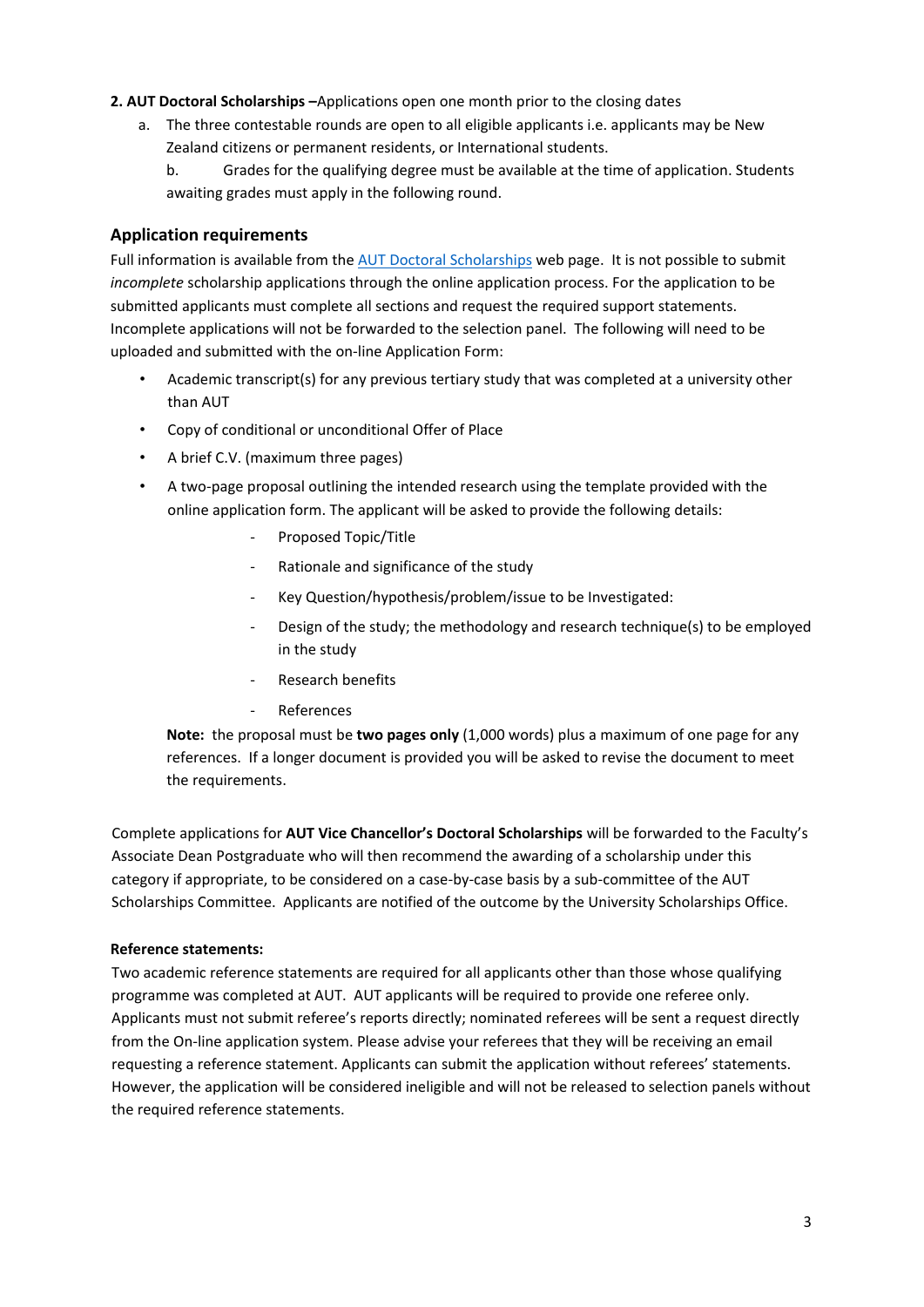## **Selection**

- In making the selection panels will give particular consideration to the applicant's status with regard to; New Zealand citizenship, residency, Maori or Pacific Island ethnicity, AUT alumni.
- Selection will be based on demonstrated excellence in the following:
	- the applicant's academic record (including prizes, awards and any publications)
	- the applicant's research proposal
	- the applicant's research and/or professional background and any publication record
	- the referees' statements
- Preference is given to applicants who align with the University's strategic plan.
- Applications will be shortlisted by faculties. Applicants who are not shortlisted will be advised within one month of application.
- Recipients of centrally funded AUT Doctoral Scholarships will be selected from the shortlisted faculty nominations by a sub-committee of the AUT Scholarships Committee and confirmed by the Deputy Vice-Chancellor.
- Recipients of School or Faculty funded scholarships will be selected by the funding unit and advised of the type of scholarship to be awarded.
- All successful and unsuccessful shortlisted applicants will be advised of the outcome within six weeks of application; successful applicants will be advised of the type of scholarship awarded.

**\_\_\_\_\_\_\_\_\_\_\_\_\_\_\_\_\_\_\_\_\_\_\_\_\_\_\_\_\_\_\_\_\_\_\_\_\_\_\_\_\_\_\_\_\_\_\_\_\_\_\_\_\_\_\_\_\_\_\_\_\_\_\_\_\_\_\_\_\_\_\_\_\_\_\_\_\_\_\_\_\_\_\_\_\_\_** 

**See Pages 5 – 7 for Conditions of Acceptance.**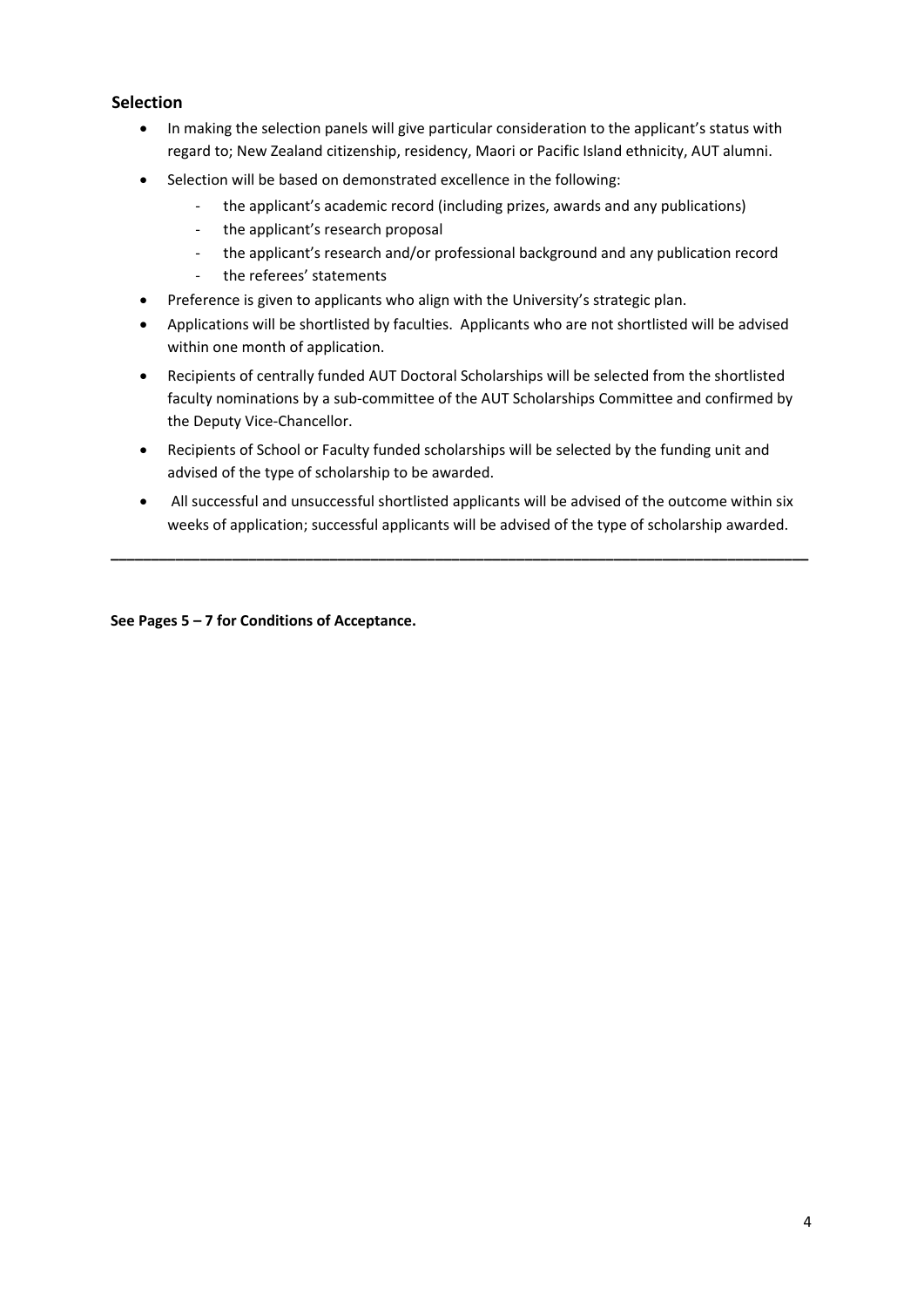# **AUT Vice-Chancellor's Doctoral Scholarships**



#### **Conditions of acceptance**

*Note: The conditions outlined apply to applicants for, and recipients of, the Vice-Chancellors Doctoral Scholarships and the AUT Doctoral Scholarships unless specified otherwise in an approved regulations document. The exception is when a fees only scholarships is awarded when clause 12-15 will not apply.*

- 1. The recipients of all AUT stipend scholarships will be required to sign an AUT Postgraduate Scholarship Contract (the Contract) within the application portal to formalise the acceptance of the scholarship and agreeing to the conditions below. The Contract must be signed by the recipient, the primary supervisor and Head of School or Programme for any AUT funded doctoral scholarship with a stipend valued at \$15,000 or greater. The contract is held within the AUT online Scholarship Portal CommunityForce and will form part of the online process of accepting the scholarship.
- 2. The Scholar must remain enrolled in a full-time approved programme of research (the programme) during the tenure of the Scholarship and shall abide by the rules and regulations of Auckland University of Technology (the University).
- 3. If a recipient is already enrolled in their PhD at the time of award, the three-year tenure will be adjusted by deducting the number of months between first enrolment date and scholarship closing date with a three-month grace period.
- 4. The stipend will be paid monthly into the recipient's nominated New Zealand bank account. Scholarship payments will not be made retrospectively.
- 5. The Scholar must be resident in New Zealand and studying at AUT to take up the scholarship. Stipends will not be paid to students living off-shore. Short periods overseas for data collection and reasonable holiday leave of no more than one month in any one year, excluding data collection and/or attendance at conferences, will be approved
- 6. A **Vice Chancellor's Doctoral Scholarship** is to be taken up within three months of the offer of scholarship.
- 7. An **AUT Doctoral Scholarship** must be taken up within four months of the offer of scholarship or within eight months if the applicant is an international student.
- 8. Requests for scholarship deferment must be addressed to the Scholarships Committee and sent to scholars@aut.ac.nz and will be dealt with on a case by case basis.
- 9. The University and the Scholar agrees that the Scholarship is provided to support the Scholar's PhD or Professional Doctorate research only.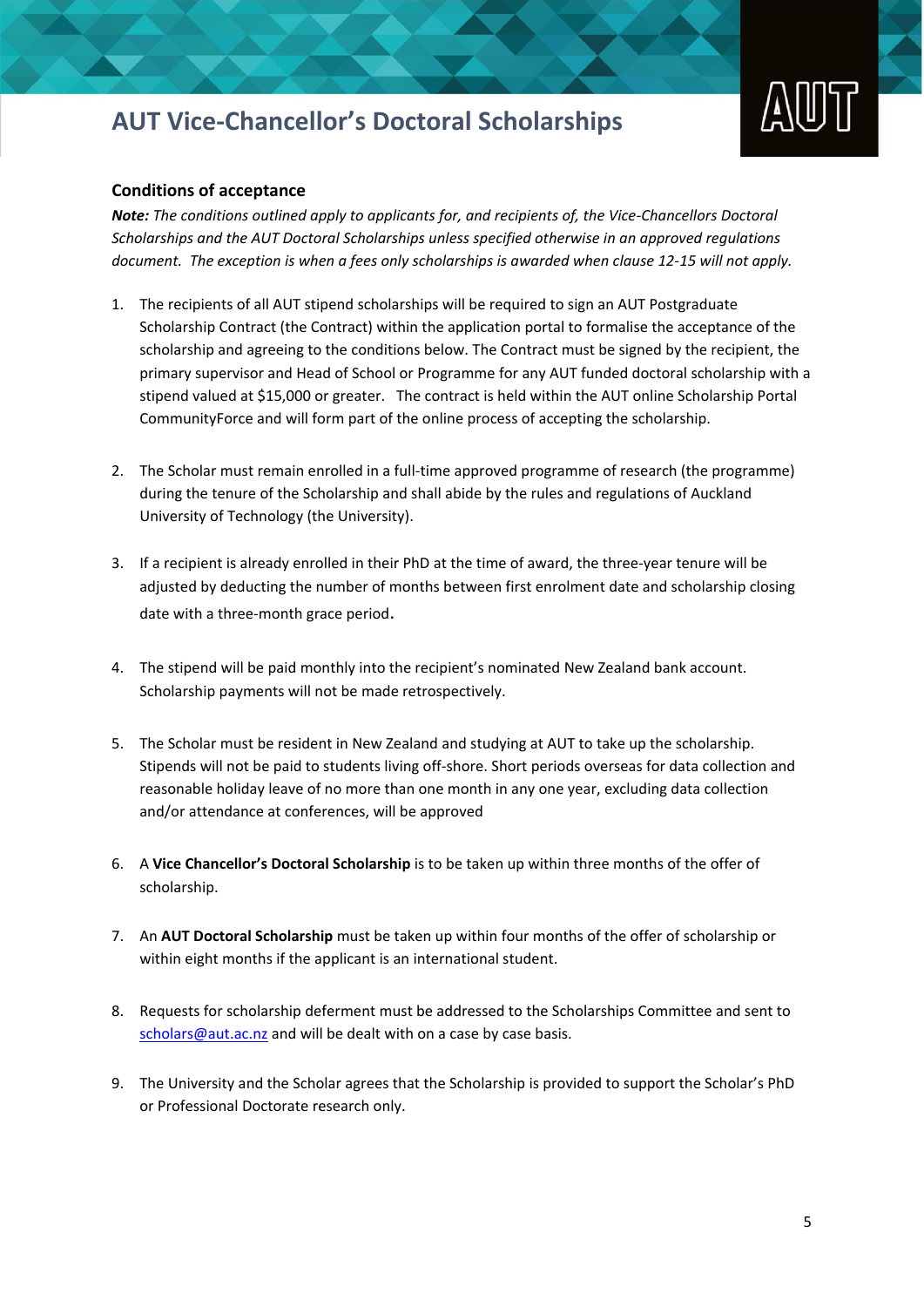- 10. Professional Doctorate candidates may receive support for the research component of their degree only and providing they are able to commit full time to their research. This support will be for a maximum of two years.
- 11. The Scholar must inform the Scholarships Office of any other awards held during the tenure of this scholarship. The co-tenure of awards up to one third of the value of this scholarship is permitted but must be approved by the Scholarships Office. Research grants and funding for travel are not considered under these regulations to constitute an award.
- 12. A scholar may not hold a scholarship or award supporting research *other* than that for which the scholar is funded under the Contract. If the scholar wishes to undertake a secondary research project the primary scholarship must be suspended.
- 13. Under the single category of enrolment for PhD study, students receiving an AUT stipend must commit full-time to their programme of research. **Note:** for the purpose of the AUT Postgraduate Contract, full-time is considered to be at least 35 hours per week. If the stipend is less than \$20,000 per annum full-time will be considered to be 30 hours per week.
- 14. The decision regarding whether permission is granted for the Scholar to undertake paid employment, is at the sole discretion of the University. With the exception of recipients of a Doctoral Fees scholarship only, scholars must apply to the University Scholarships Committee through the Head of the Scholarships Office for approval to undertake any paid employment during the tenure of this scholarship.
- 15. For Scholars receiving a stipend of \$20,000, or greater approved employment will be for no more than 600 hours in any one calendar year (normally not more than a maximum of 12 hours per week will be approved). It is preferred any employment is directly related to the Scholar's field of research e.g. as a teaching or research assistant. Scholars employed for more than 12 hours per week may be advised to suspend their scholarship while undertaking the employment.
- 16. The Scholar agrees to complete all AUT six-monthly progress reports (PGR8) required during the tenure of the Scholarship within the timeframe outlined in the AUT Postgraduate Handbook.
- 17. The scholar must move from provisional to full registration (PGR9) within the timeframe outlined in the AUT Postgraduate Handbook. Failure to do so may result in termination of the scholarship.
- 18. The Scholar must advise the Scholarships Office and the primary supervisor immediately of:
	- a. any leave of absence or withdrawal from full-time study in the programme; and
	- b. submission of the Scholar's thesis.
- 19. The scholar must obtain approval from *both* the Faculty Associate Dean Postgraduate and the Head of the University Scholarships Office before undertaking any period of leave, other than reasonable holiday leave. This includes any period longer than one month that the Scholar may need to spend overseas to undertake research relating to the programme.